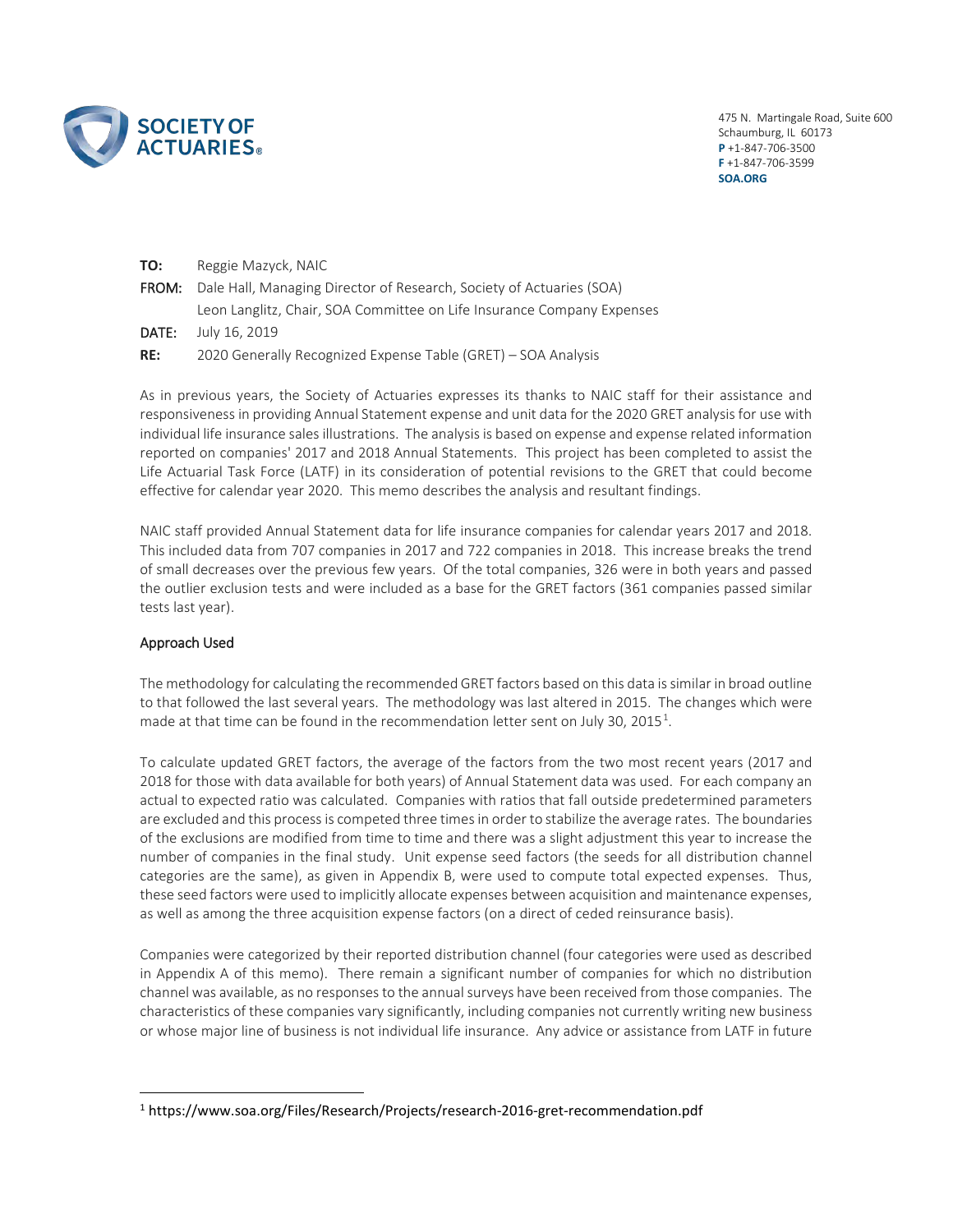

years to increase the response rate to the surveys of companies that submit Annual Statements in order to reduce the number of companies in the "Other" category would be most welcomed.

Prior to 2014, when responding to the survey if a company indicated they used multiple channels to distribute their individual life sales, the percentage weights provided to us were applied to that company's reported results in the tabulations of each of the distribution channel's unit expense results. In 2015 this was changed so that all expenses for a company will go to the channel with the highest percentage weight. This approach was changed because: (1) as fewer channel types were used, it was expected that fewer companies would have multiple channels as currently defined and (2) an insufficient number of multiple distribution responses were provided in that year's survey to result in a significantly different outcome. The intention is to continue surveying the companies in future years to enable enhancement of this multiple distribution channel information.

Companies were excluded from the analysis if (1) their actual to expected ratios were considered outliers, often due to low business volume, (2) the average first year and single premium per policy was more than \$40,000, (3) they are known reinsurance companies or (4) companies were not in both years of the data supplied by the NAIC. To derive the overall GRET factors, the unweighted average of the remaining companies' actual-to-expected ratios for each respective category was calculated. The resulting factors were rounded, as shown in Table 1.

#### The Recommendation

Employing the above methodology results in the proposed 2020 GRET values shown in Table 1. To facilitate comparisons, the current 2019 GRET factors are shown in Table 2.

Further characteristics of the type of companies represented in each category are included in the last two columns in Table 1, including the average premium per policy issued and the average face amount (\$000s) per policy issued.

#### TABLE 1

|                  |               |                                                        |                |                    |                  | <b>Average Premium</b>   | <b>Average Face Amt</b>   |
|------------------|---------------|--------------------------------------------------------|----------------|--------------------|------------------|--------------------------|---------------------------|
|                  |               | <b>Acquisition Per Acquisition Per Acquisition Per</b> |                | <b>Maintenance</b> | <b>Companies</b> | <b>Per Policy Issued</b> | (000) Per Policy          |
| Description      | <b>Policy</b> | <b>Unit</b>                                            | <b>Premium</b> | <b>Per Policy</b>  | Included*        | <b>During Year</b>       | <b>Issued During Year</b> |
| Independent      | \$168         | \$0.90                                                 | 42%            | \$50               | 118              | 3,263                    | 200                       |
| Career           | 214           | 1.20                                                   | 54%            | 64                 | 63               | 2,661                    | 217                       |
| Direct Marketing | 217           | 1.20                                                   | 54%            | 65                 | 20               | 2,489                    | 213                       |
| Niche Marketing  | 125           | 0.70                                                   | 32%            | 38                 | 21               | 757                      | 13                        |
| Other*           | 140           | 0.80                                                   | 35%            | 42                 | 104              | 876                      | 34                        |
| Total            |               |                                                        |                |                    | 326              |                          |                           |

## PROPOSED 2020 GRET FACTORS, Based on Average of 2017/2018 Data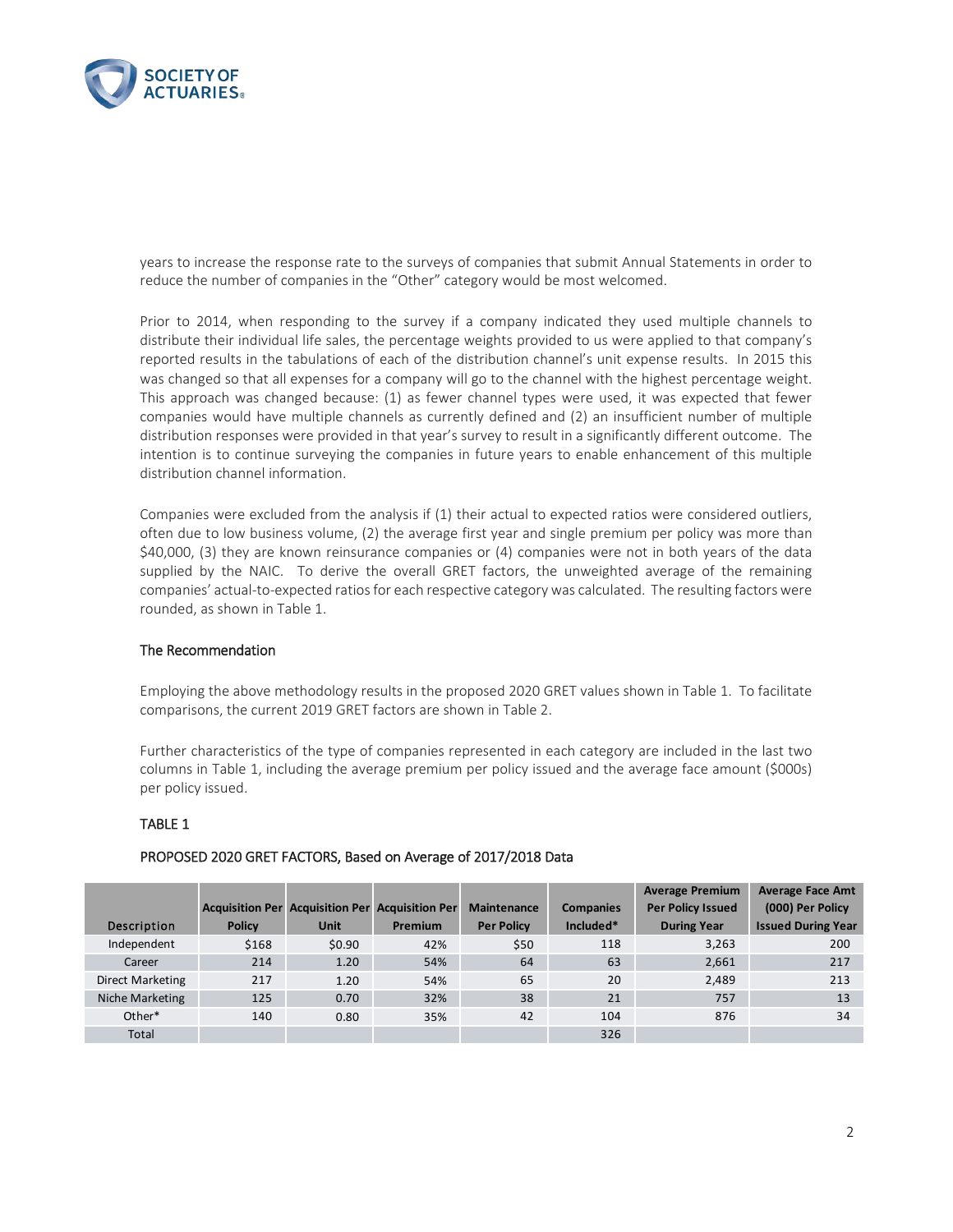

|                  |               |                                                        |                |                    |                  | <b>Average Premium</b>   | <b>Average Face Amt</b>   |
|------------------|---------------|--------------------------------------------------------|----------------|--------------------|------------------|--------------------------|---------------------------|
|                  |               | <b>Acquisition Per Acquisition Per Acquisition Per</b> |                | <b>Maintenance</b> | <b>Companies</b> | <b>Per Policy Issued</b> | (000) Per Policy          |
| Description      | <b>Policy</b> | <b>Unit</b>                                            | <b>Premium</b> | <b>Per Policy</b>  | Included*        | <b>During Year</b>       | <b>Issued During Year</b> |
| Independent      | \$167         | \$0.90                                                 | 42%            | \$50               | 130              | 3,496                    | 194                       |
| Career           | 231           | 1.30                                                   | 58%            | 69                 | 69               | 2,287                    | 203                       |
| Direct Marketing | 221           | 1.20                                                   | 55%            | 66                 | 22               | 2,492                    | 163                       |
| Niche Marketing  | 139           | 0.80                                                   | 35%            | 42                 | 21               | 702                      | 20                        |
| Other*           | 136           | 0.70                                                   | 34%            | 41                 | 119              | 839                      | 32                        |
| Total            |               |                                                        |                |                    | 361              |                          |                           |

## TABLE 2 CURRENT (2019) FACTORS, Based on Average of 2016/2017 Data

In previous recommendations, an effort was made to reduce volatility in the GRET factors from year-to-year by limiting the change in GRET factors between years to about ten percent of the prior value. The changes from the 2019 GRET were reviewed to ensure that a significant change was not made in this year's GRET recommendation. Only the Niche Marketing distribution channel category experienced a change greater than ten percent so the factors for this line were capped at the ten percent level (the Acquisition per unit factor changed more than 10% because of rounding) from the corresponding 2019 GRET values. The change occurred due to the change in the composition of the companies in this category where there is a small number of companies included.

## Usage of the GRET

Also asked in this year's survey, responded to by companies' Annual Statement correspondent, was a question regarding whether the 2018 GRET table was used by the company. Last year, 28% of the responders indicated their company used the GRET for sales illustration purposes, with similar percentage results by size of company; this contrasted with about 30% in the prior year. This year, 26% of responding companies indicated that they used the GRET in 2018 for sales illustration purposes, with similar results for each of the distribution channels with a significant number of responders. Based on the information received over the last several years, the variation in GRET usage appears to be in large part due to the relatively small sample size and different responders to the surveys.

We hope LATF finds this information helpful and sufficient for consideration of a potential update to the GRET. If you require further analysis or have questions, please contact Dale Hall at 847-273-8835.

Kindest personal regards,

Dale Hall, FSA, MAAA, CERA, CFA Leon Langlitz, FSA, MAAA Managing Director of Research Chair, SOA Committee on Life Society of Actuaries **Insurance Company Expenses**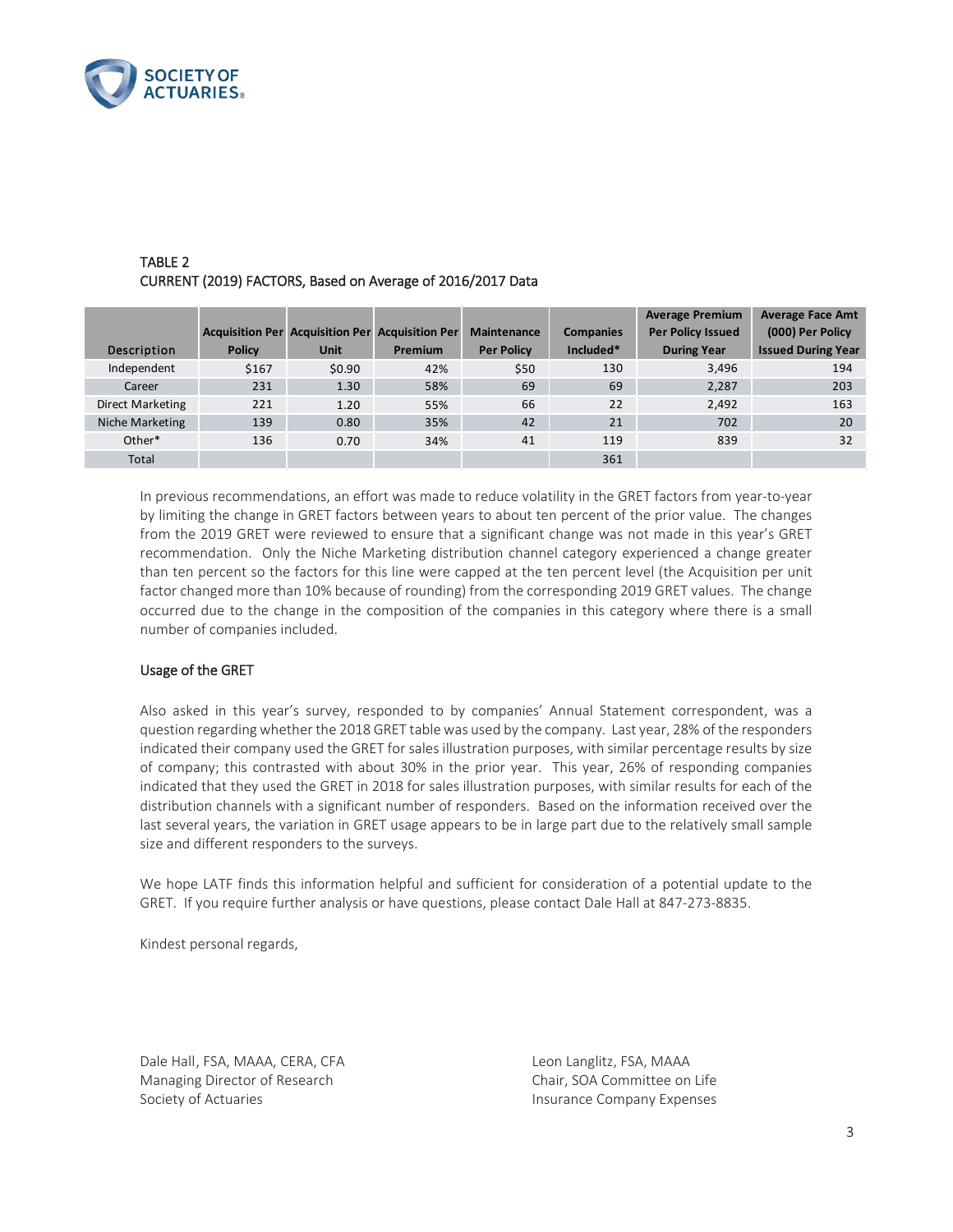

## Appendix A -- Distribution Channels

The following is a description of distribution channels used in the development of recommended 2020 GRET values:

- 1. Independent Business written by a company that markets its insurance policies through an independent insurance agent or insurance broker not primarily affiliated with any one insurance company. These agencies or agents are not employed by the company and operate without an exclusive distribution contract with the company. These include most PPGA arrangements.
- 2. Career Business written by a company that markets insurance and investment products through a sales force primarily affiliated with one insurance company. These companies recruit, finance, train, and often house financial professionals who are typically referred to as career agents or multiline exclusive agents.
- 3. Direct Marketing-Business written by a company that markets its own insurance policies direct to the consumer through methods such as direct mail, print media, broadcast media, telemarketing, retail centers and kiosks, internet or other media. No direct field compensation is involved.
- 4. Niche Marketers  $-$  Business written by home service, pre-need, or final expense insurance companies as well as niche-market companies selling small face amount life products through a variety of distribution channels.
- 5. Other Companies surveyed were only provided with the four options described above. Nonetheless since there were many companies for which we did not receive a response (or whose response in past years' surveys confirmed an "other" categorization (see below), values for the "other" category are given in the tables in this memo. It was also included to indicate how many life insurance companies with no response (to this survey and prior surveys) and to indicate whether their exclusion has introduced a bias into the resulting values.

## Appendix B – Unit Expense Seeds

The expense seeds used in the 2014 and prior GRETs were differentiated between branch office and all other categories, due to the results of a relatively old study that had indicated that branch office acquisition cost expressed on a per Face Amount basis was about double that of other distribution channels. Due to the elimination of the branch office category in the 2015 GRET, non-differentiated unit expense seeds have been used in the current and immediately prior studies.

The unit expense seeds used in the 2019 GRET and the 2020 GRET recommendation were based on the average of the 2006 through 2010 Annual SOA expense studies. These studies differentiated unit expenses by type of individual life insurance policy (term and permanent coverages). As neither the GRET nor the Annual Statement data provided differentiates between these two types of coverage, the unit expense seed was derived by judgment based this information. The following shows the averages derived from the Annual SOA studies and the seeds used in this study. Beginning with the 2019 Annual Statement submission this information may become more readily available.